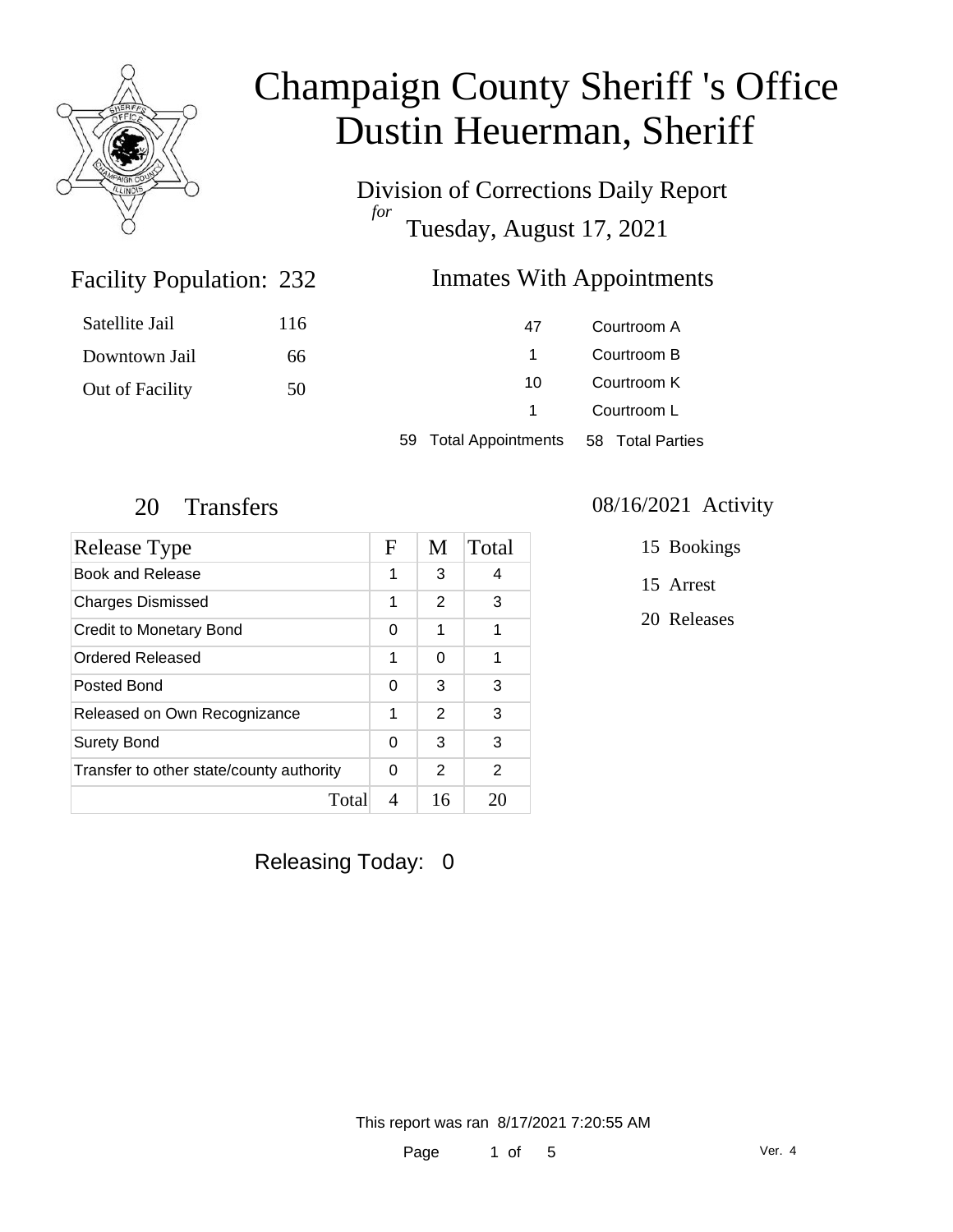

Division of Corrections Daily Report *for* Tuesday, August 17, 2021

### Custody Status Count

- Electronic Home Dentention 18
	- Felony Arraignment 9
		- Felony Other 3
	- Felony Pre-Sentence 5
		- Felony Pre-Trial 142
	- Felony Sentenced CCSO 10
	- Felony Sentenced IDOC 18
		- Hold Other<sub>2</sub>
	- Misdemeanor Arraignment 3
		- Misdemeanor Pre-Trial 2
			- Petition to Revoke 4
			- Remanded to DHS 14
				- Traffic Pre-Trial 1
		- Traffic Sentenced CCSO 1
			- Total 232

This report was ran 8/17/2021 7:20:55 AM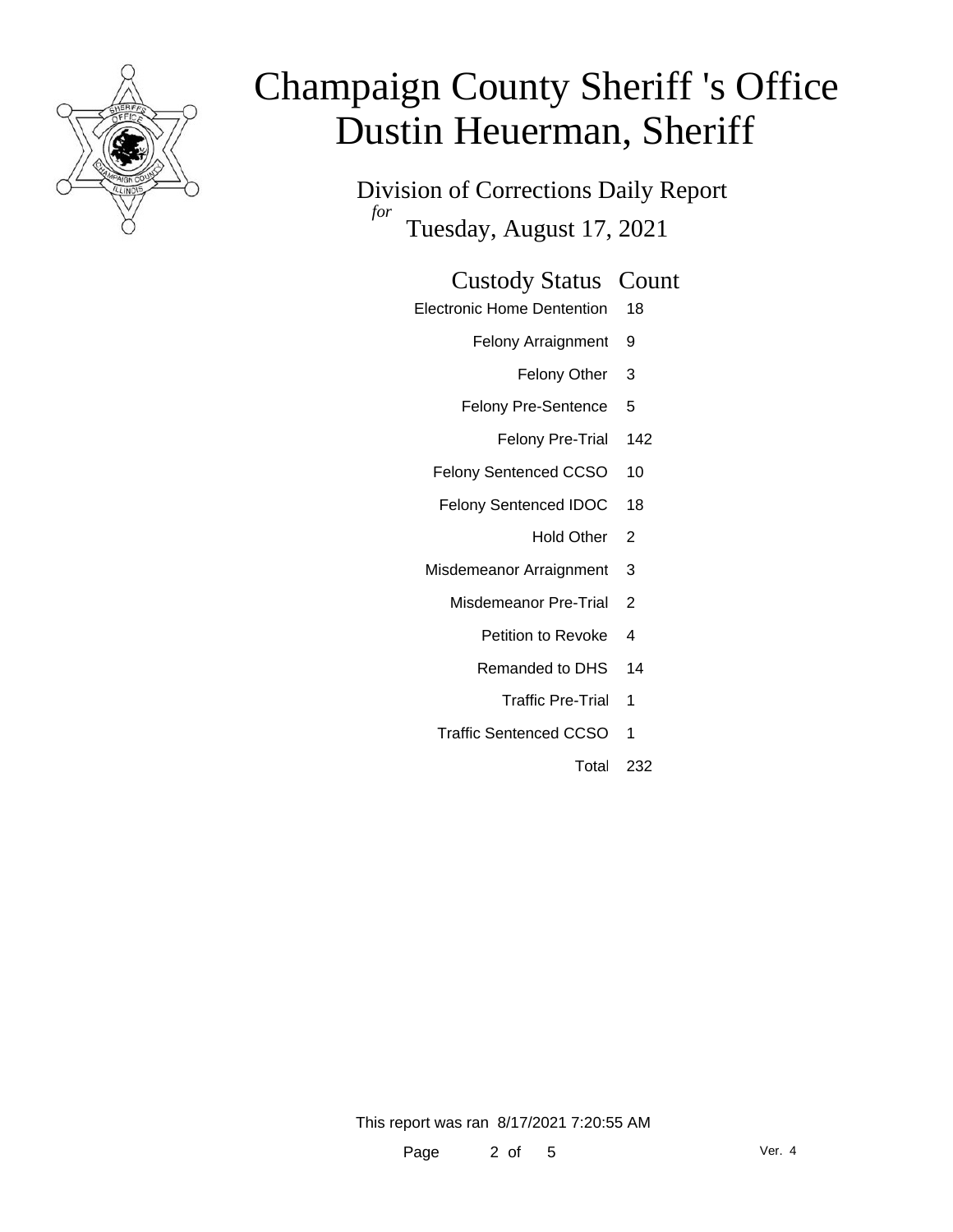

Division of Corrections Daily Report *for* Tuesday, August 17, 2021

### Inmates With Appointments

| Jailing Party Name              | Location    | Number of Records / Node |
|---------------------------------|-------------|--------------------------|
| ALLEN, ISAIAH ROBERT            | Courtroom A | 1 / Satellite Jail       |
| AMOS, DERRICK JAMES             | Courtroom A | 1 / Satellite Jail       |
| <b>BLISSIT, BRANDON LAVELL</b>  | Courtroom A | 1 / Out of Facility      |
| <b>BOXLEY, CHARLES OMAR</b>     | Courtroom A | 1 / Downtown Jail        |
| BROWN, JAWON EDWARD             | Courtroom A | 1 / Downtown Jail        |
| CAROTHERS, ANDRE EUGENE         | Courtroom K | 1 / Satellite Jail       |
| CARRIGAN, JOSHUA AMOS           | Courtroom A | 1 / Satellite Jail       |
| CARTER, HADARI SAIVON           | Courtroom A | 1 / Out of Facility      |
| <b>CASEY, NARIUS LAMONT</b>     | Courtroom A | 1 / Out of Facility      |
| COWART, TORREY BENJAMEN, Junior | Courtroom A | 1 / Downtown Jail        |
| CRISTOBAL-MATEO, CRISTOBAL      | Courtroom A | 1 / Satellite Jail       |
| DANGERFIELD, AMANTAE ESSTAVION  | Courtroom A | 1 / Downtown Jail        |
| DAVIS, MILTON, Third            | Courtroom A | 1 / Satellite Jail       |
| DUGE, JACKIE LEE, Junior        | Courtroom K | 1 / Satellite Jail       |
| DUNCAN, COREYON ANTHONY         | Courtroom A | 1 / Downtown Jail        |
| FISCUS, ROBERT LOWELL           | Courtroom A | 1 / Downtown Jail        |
| <b>GARCIA, JUAN CARLOS</b>      | Courtroom A | 1 / Satellite Jail       |
| GARY, DAKOTA TREVON             | Courtroom A | 1 / Downtown Jail        |
| <b>GORDON, TYRONE</b>           | Courtroom A | 1 / Satellite Jail       |
| <b>GWIN, RAYMOND CHARLES</b>    | Courtroom A | 1 / Downtown Jail        |
| HILL, JAMONTE RASHAD            | Courtroom A | 1 / Downtown Jail        |
| HOLBROOK, JOHNNIE MATHIS        | Courtroom K | 1 / Satellite Jail       |
| HOUSTON, STEVEN CORDELL         | Courtroom A | 2 / Out of Facility      |
| HUGHES, MICHAEL CHASE           | Courtroom K | 1 / Satellite Jail       |
| HUNT, TAVARIS EARL              | Courtroom A | 1 / Satellite Jail       |
| HUNT, TEIGAN J                  | Courtroom A | 1 / Out of Facility      |

This report was ran 8/17/2021 7:20:55 AM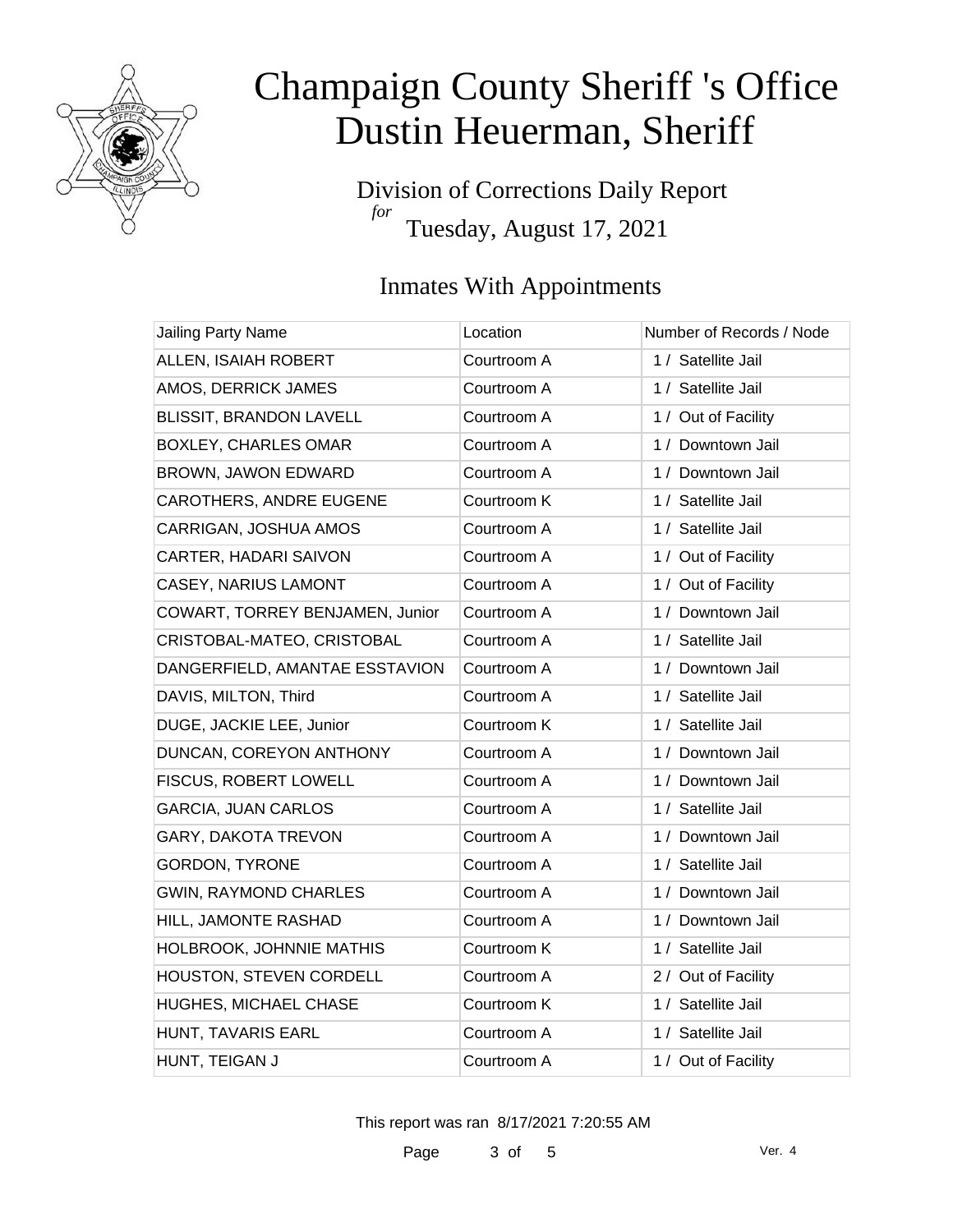

#### Division of Corrections Daily Report *for*

Tuesday, August 17, 2021

| JACKSON, TERREL DANDRE                      | Courtroom A | 1 / Satellite Jail  |
|---------------------------------------------|-------------|---------------------|
| JAMERSON, ANTHONY D                         | Courtroom A | 1 / Satellite Jail  |
| JOHNSON, FERIAND                            | Courtroom K | 1 / Satellite Jail  |
| JOHNSON, ZACHERY EDWARD                     | Courtroom A | 1 / Satellite Jail  |
| JONES, CARLOS ANTONIO                       | Courtroom L | 1 / Out of Facility |
| JONES, GLENN CLAYTON                        | Courtroom B | 1 / Downtown Jail   |
| JORDAN, PATRICK RODEL                       | Courtroom A | 1 / Out of Facility |
| KWIATKOWSKI, ROBERT JOHN                    | Courtroom A | 1 / Downtown Jail   |
| LARSON, JEREMY RYAN                         | Courtroom A | 1 / Downtown Jail   |
| LAWS, TERON RAMONTE                         | Courtroom K | 1 / Downtown Jail   |
| LEWIS, LAWRENCE PAUL, Third                 | Courtroom A | 1 / Satellite Jail  |
| LEWIS, TREVOR DANIEL                        | Courtroom A | 1 / Downtown Jail   |
| LOPEZ, RICARDO                              | Courtroom A | 1 / Downtown Jail   |
| MENDEZ, CARLOS R                            | Courtroom K | 1 / Satellite Jail  |
| MESSER, CODY JAMES                          | Courtroom A | 1 / Out of Facility |
| NASH, CHARLES ODELL, Junior                 | Courtroom K | 1 / Satellite Jail  |
| NIKOLAEV, YEVGENIY                          | Courtroom A | 1 / Out of Facility |
| <b>OVERSTREET, KERION PATRICK</b><br>XAVEAL | Courtroom A | 1 / Satellite Jail  |
| PAGET, GREGORY LAMAR                        | Courtroom A | 1 / Satellite Jail  |
| PERRY, ROBERT, Junior                       | Courtroom A | 1 / Out of Facility |
| PETERSON, KEVIN JOSEPH                      | Courtroom A | 1 / Satellite Jail  |
| PETTIS, TYRELL RYTCHNESS                    | Courtroom A | 1 / Out of Facility |
| RODRIGUEZ, JOSHUA ANTHONY                   | Courtroom A | 1 / Satellite Jail  |
| SANDAGE, JERALD EUGENE                      | Courtroom A | 1 / Out of Facility |
| SPEARMENT, KENTRELL                         | Courtroom A | 1 / Out of Facility |
| TAYLOR, LONDON JAVON                        | Courtroom A | 1 / Downtown Jail   |
| TRAVIS, DENZEL DANTRELL                     | Courtroom K | 1 / Satellite Jail  |
| TURNER, ROBERT EARL, Third                  | Courtroom A | 1 / Out of Facility |
| WELCH, SEAN WILLIAM                         | Courtroom A | 1 / Satellite Jail  |

This report was ran 8/17/2021 7:20:55 AM